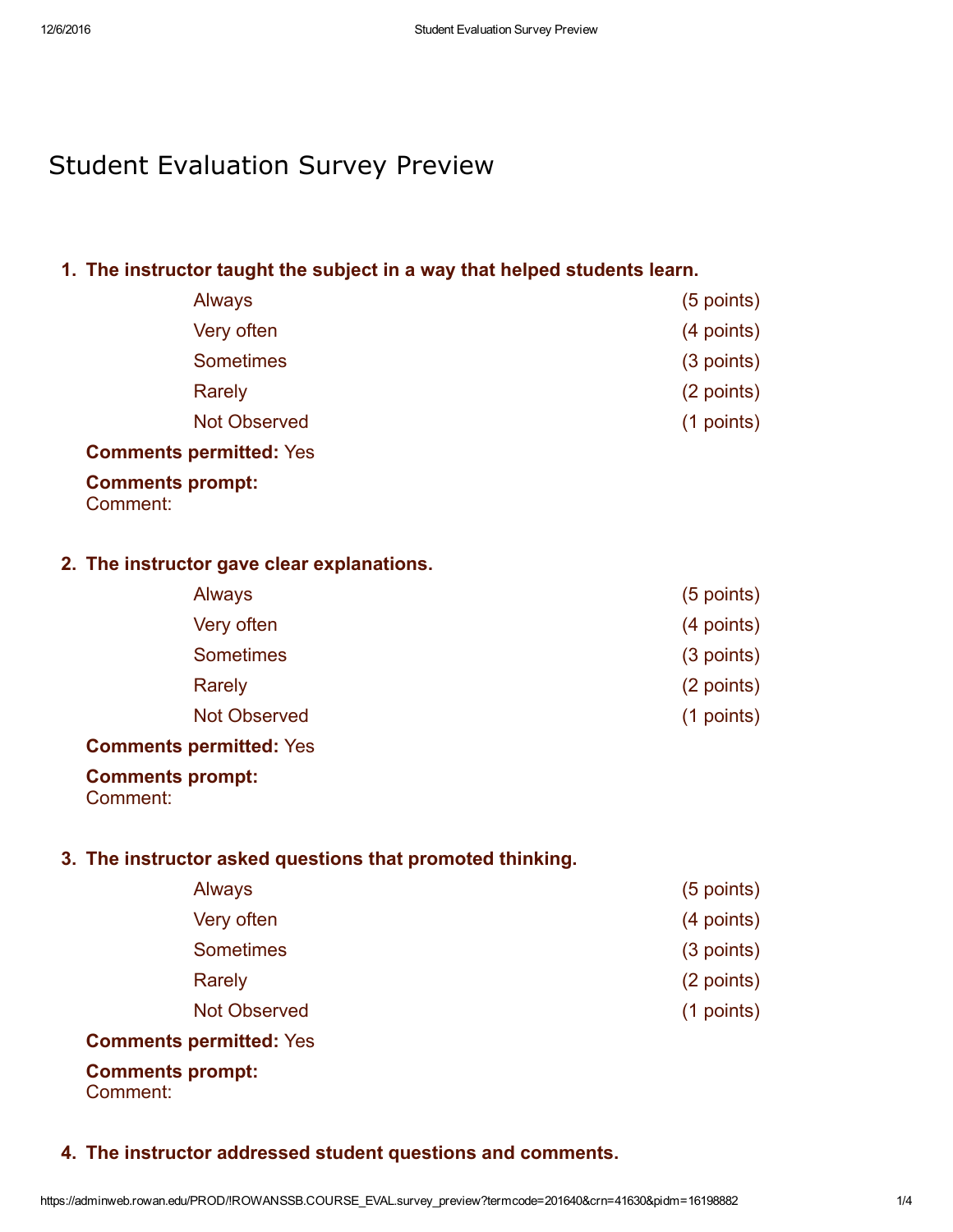| Always                         | (5 points) |
|--------------------------------|------------|
| Very often                     | (4 points) |
| <b>Sometimes</b>               | (3 points) |
| Rarely                         | (2 points) |
| <b>Not Observed</b>            | (1 points) |
| <b>Comments permitted: Yes</b> |            |

### Comments prompt:

Comment:

### 5. The instructor provided useful feedback on student work.

| Always              | $(5$ points) |
|---------------------|--------------|
| Very often          | (4 points)   |
| <b>Sometimes</b>    | $(3$ points) |
| Rarely              | (2 points)   |
| <b>Not Observed</b> | $(1$ points) |
|                     |              |

### Comments permitted: Yes

#### Comments prompt: Comment:

## 6. The instructor treated students with fairness and respect appropriate for a professional relationship.

| <b>Always</b>                  | $(5$ points) |
|--------------------------------|--------------|
| Very often                     | (4 points)   |
| <b>Sometimes</b>               | (3 points)   |
| Rarely                         | (2 points)   |
| <b>Not Observed</b>            | $(1$ points) |
| <b>Comments permitted: Yes</b> |              |

### Comments prompt:

Comment:

## 7. The instructor actively engaged students.

| <b>Always</b>       | $(5$ points) |
|---------------------|--------------|
| Very often          | (4 points)   |
| <b>Sometimes</b>    | (3 points)   |
| Rarely              | (2 points)   |
| <b>Not Observed</b> | $(1$ points) |
| .                   |              |

## Comments permitted: Yes

#### Comments prompt: Comment: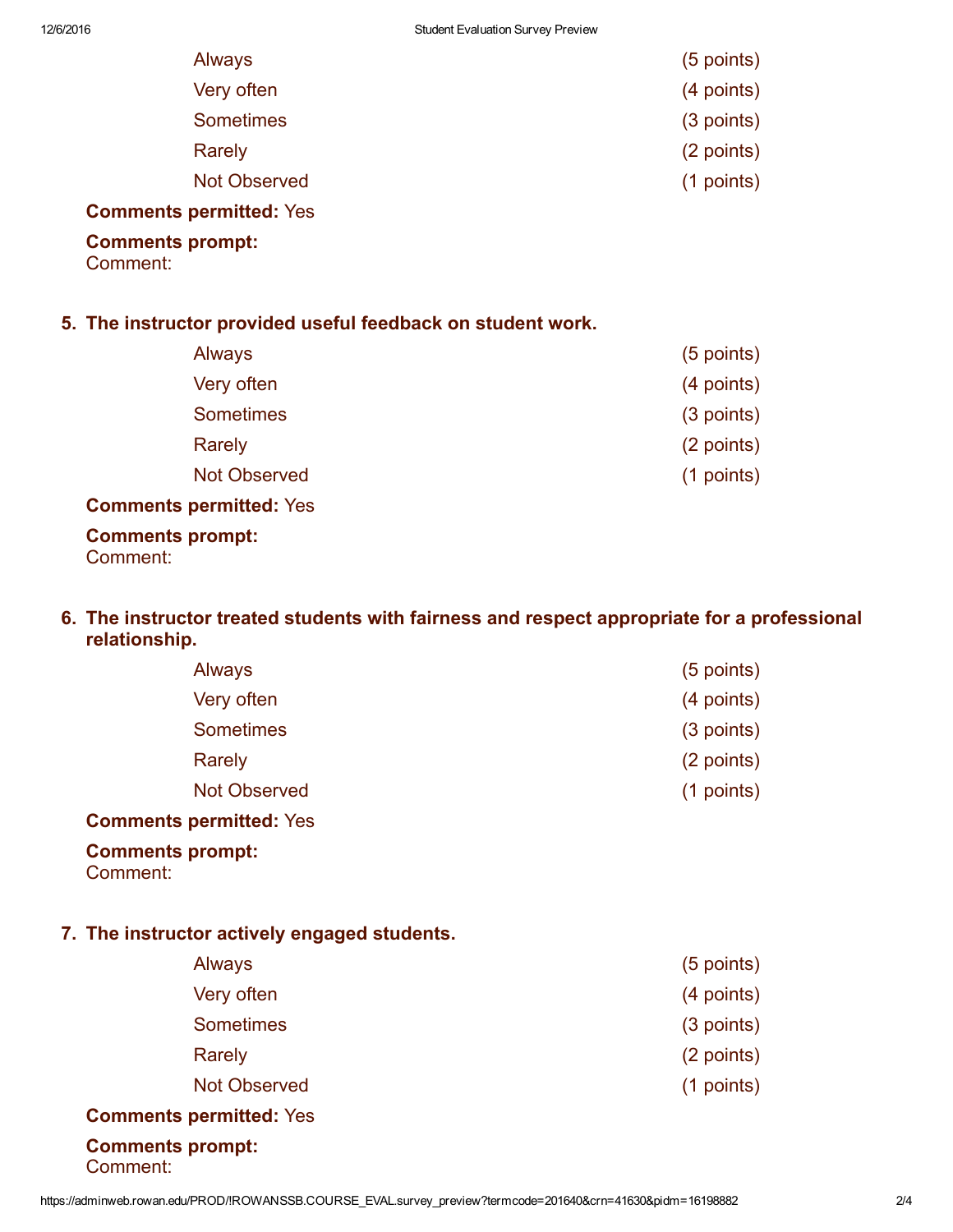## 8. The instructor encouraged students to express ideas or opinions.

| $(5$ points) |
|--------------|
| (4 points)   |
| (3 points)   |
| (2 points)   |
| (1 points)   |
|              |

#### Comments permitted: Yes

### Comments prompt:

Comment:

#### 9. The instructor was prepared for class.

| <b>Always</b>       | $(5$ points) |
|---------------------|--------------|
| Very often          | (4 points)   |
| <b>Sometimes</b>    | $(3$ points) |
| <b>Rarely</b>       | (2 points)   |
| <b>Not Observed</b> | $(1$ points) |
|                     |              |

#### Comments permitted: Yes

### Comments prompt:

Comment:

## 10. The instructor communicated course and lesson goals.

| <b>Always</b>       | $(5$ points) |
|---------------------|--------------|
| Very often          | (4 points)   |
| <b>Sometimes</b>    | $(3$ points) |
| Rarely              | (2 points)   |
| <b>Not Observed</b> | $(1$ points) |
|                     |              |

### Comments permitted: Yes

# Comments prompt:

Comment:

## 11. The instructor taught class in a way that helped students make connections to their personal or professional lives.

| <b>Always</b>       | $(5$ points) |
|---------------------|--------------|
| Very often          | (4 points)   |
| <b>Sometimes</b>    | $(3$ points) |
| Rarely              | (2 points)   |
| <b>Not Observed</b> | $(1$ points) |